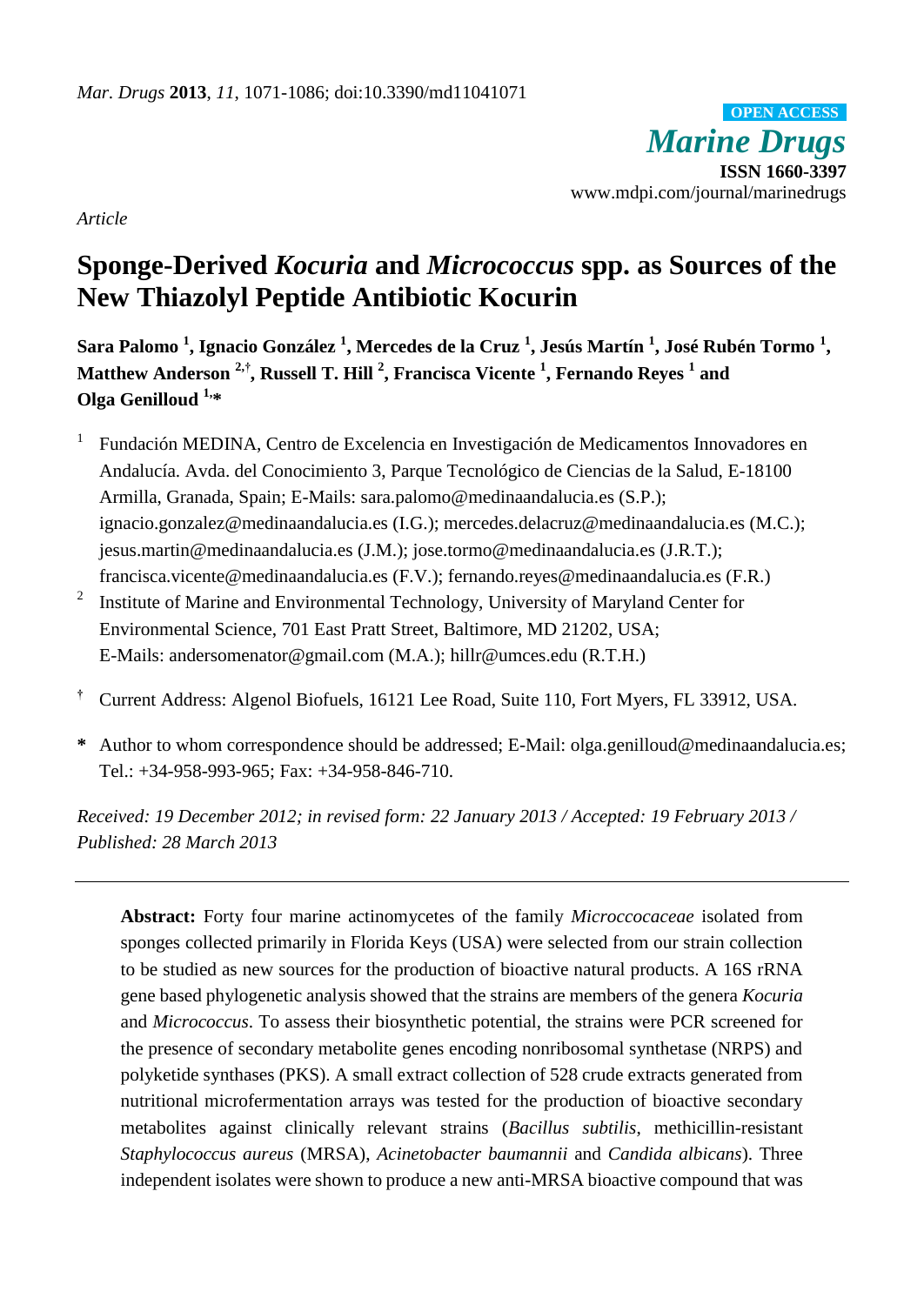identified as kocurin, a new member of the thiazolyl peptide family of antibiotics emphasizing the role of this family as a prolific resource for novel drugs.

**Keywords:** marine actinomycete; sponge; *Kocuria*; *Microccocus*; antibiotic; MRSA; thiazolyl peptide; NRPS; PKS

## **1. Introduction**

Marine sponges (phylum Porifera) are abundant multicellular invertebrates with a broad distribution in the oceans. As filter feeders they harbor a large density and diversity of bacterial populations and they are considered as "microbial fermenters" capable of producing a broad range of bioactive secondary metabolites with pharmaceutical application [1,2]. Inter-cellular signaling mechanisms modulate and control the exchange of primary metabolites within these microbial symbiotic communities, and these bacterial symbionts have been proposed to play roles in digestion, waste removal, chemical defense for the sponge host against infectious agents or predators, and the colonization of microbial niches [1–3].

Sponge-associated *Actinobacteria* represent only a small fraction of the sponge bacterial communities (3%–20%) with abundant uncultured lineages detected in clone libraries identified as true symbionts. The class *Actinobacteria* is one of the most prolific bacterial groups as producers of bioactive metabolites and the source of almost 50% of all known bioactive microbial metabolites [4]. The recent discovery of new groups of marine bacteria from unexplored or underexploited habitats, particularly sponges and marine soils, has led to intensively exploit this bacterial community as an untapped source of new bioactive compounds [5–7]. Among them are included novel strains of *Streptomyces* and *Micromonospora* [8,9] as well as the first obligate marine actinomycetes, *Salinispora tropica* and *Salinispora arenicola* [5,10]. There is currently high interest to investigate the potential of these actinobacterial communities, and especially those assemblages associated to sponges, as producers of novel bioactive compounds [11,12].

The biosynthesis of large number of bioactive natural products is dependent on nonribosomal synthetase (NRPS) and type I and type II polyketide synthases (PKS-I, PKS-II). These biosynthetic systems are broadly distributed among actinomycetes, cyanobacteria, myxobacteria and fungi and molecular tools derived from conserved domain genes sequences have been useful for screening the biosynthetic potential of these microorganisms [13–15]. Natural products derived from these biosynthetic pathways have been extensively described for cultured and uncultured marine strains. These marine metabolites include among others the polyketide synthase-derived bryostatin, a cytotoxic compound produced by a bryozoan bacterial symbiont [16]; abyssomicin C, a unique polycyclic polyketide from a marine *Verrucosispora* [6], salinisporamide A, a potent cytotoxic proteasome inhibitor from *S. tropica*, and promising new antitumor candidate in Phase I clinical trials [17,18], and the antitumor onnamides and theopederins, mixed polyketide-non ribosomal peptides produced by an uncultured *Pseudomonas* sp. symbiont of the marine sponge *Theonella swinhoei* [19,20].

Members of the family *Micrococcaceae* have been reported from a broad diversity of terrestrial and marine sources including cyanobacterial mats and marine sediments [21,22], and especially among the cultured *Actinobacteria* isolated from diverse sponge specimens [11–23]. Despite the broad distribution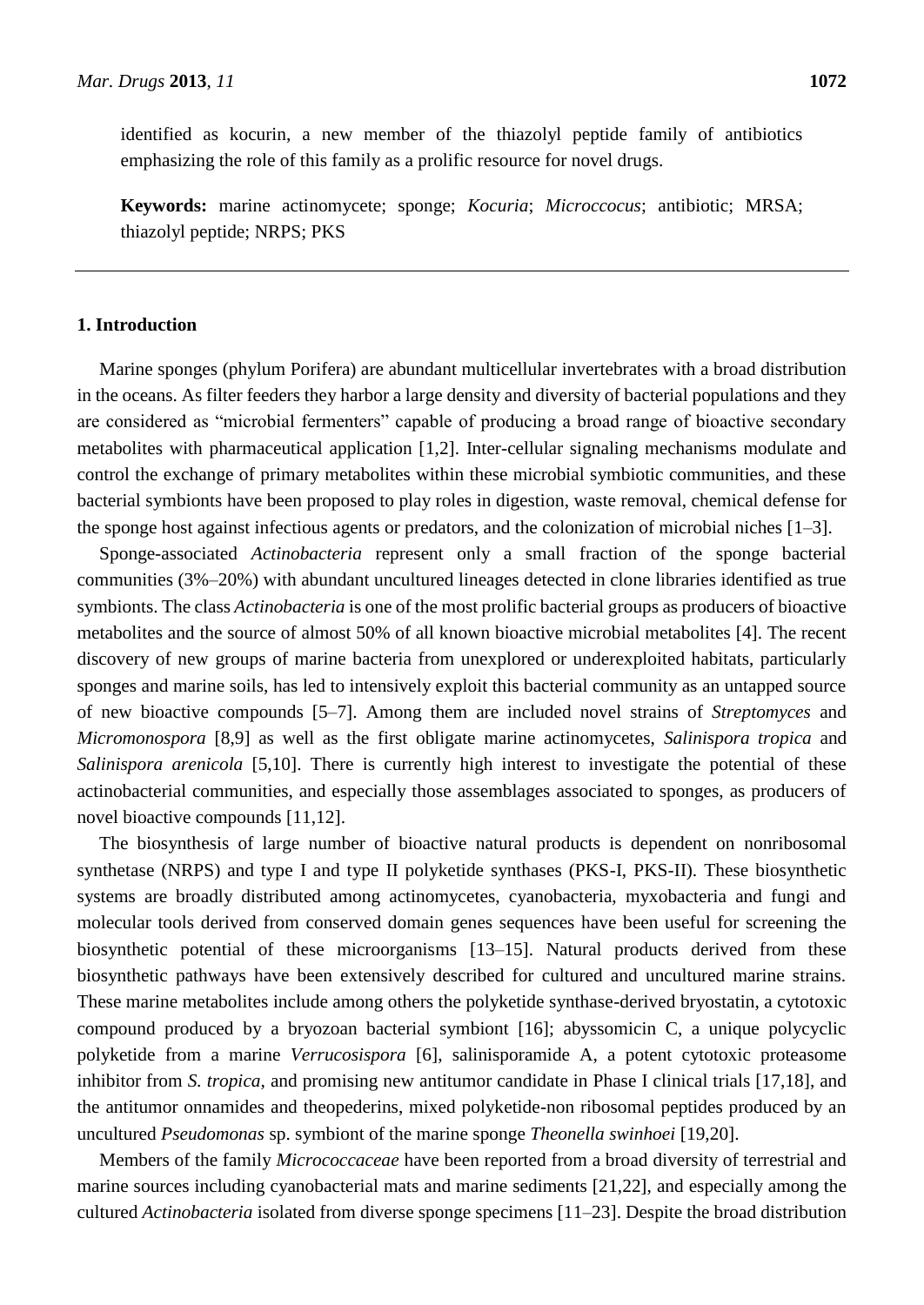of *Micrococcaceae* in sponges, very little is known about the occurrence of natural products biosynthetic pathways and the production of bioactive compounds, especially by species of the sponge-associated genera *Kocuria* and *Micrococcus*. We report a first insight into the occurrence of these biosynthetic systems and the production of new bioactive compounds by sponge-associated bacteria of the *Micrococcaceae* family.

## **2. Results and Discussion**

## *2.1. Identification and Diversity of* Microccocaceae *Sponge Isolates*

Forty-four marine actinomycetes of the family *Micrococcaceae* originally isolated from Florida Keys, Fort Lauderdale and Maryland sponges (USA) were selected from our marine strain collection to be evaluated as potential sources of new bioactive natural products. The strains were isolated from fresh sponge specimens on marine-based conditions as previously described [11]. Once purified, the strains were characterized morphologically and identified based on 16S rRNA gene sequences as members of the genera *Micrococccus* (15 strains) and *Kocuria* (29 strains) (Supplementary Table S1). All *Micrococcus* strains were assigned to the same species *M. yunnanensis* whereas *Kocuria* strains were distributed among seven different species (*K. flava*, *K. marina*, *K. palustris*, *K*. *rhizophila*, *K. rosea*, *K. sediminis* and *K. turfanensis*).

To confirm the taxonomic assignment and the existing phylogenetic relationships between the different isolates and the type strains, a phylogenetic tree was built based on the 16S rRNA genes partial sequences alignments. The phylogenetic analysis, based on the Neighbor-Joining method using matrix pairwise comparisons of sequences corrected with Jukes and Cantor algorithm [24,25], showed that the 44 strains were clearly divided in two groups corresponding to the genera *Kocuria* and *Micrococcus*. The strains of *Kocuria* are distributed in two large clusters encompassing 11 and 18 strains. The first cluster contains 7 isolates closely related to the type strain *K. turfanensis* HO-9042<sup>T</sup> and 2 closely related to *K. sediminis* FCS-11<sup>T</sup>. The remaining two strains cluster with the strains *K. flava* HO-9041<sup>T</sup> and *K. rosea* DSM20447<sup>T</sup> respectively suggesting relatedness with these species.

The second cluster of *Kocuria* spp. contains 18 isolates with 11 strains closely related to the type strains *K. palustris* DSM 11925<sup>T</sup>, four isolates clustering with *K. marina* KMM 3905<sup>T</sup> and three strains with *K. rhizophila* DSM 11926<sup>T</sup>. Only two strains were associated to the marine species *K. sediminis* FCS-11<sup>T</sup> isolated from marine environments (Figure 1).

All 15 *Micrococcus* strains clustered with the type strains *M. luteus* DSM 20030<sup>T</sup> (AJ536198) and *M.* yunnanensis YIM 65004<sup>T</sup> (FJ214355), two species that have been reported to be closely related phylogenetically with 100% similarity.

**Figure 1.** Phylogenetic diversity of sponge *Micrococcaceae*. Neighbor-Joining (NJ) tree built with MEGA 5.1 based on partial 16S rRNA gene sequences of 44 strains belonging to the genera *Kocuria* and *Micrococcus* (family *Micrococcaceae*) and the type strains of closely related genera. The numbers at the nodes indicate bootstrap support (%) based on a NJ analysis of 1.000 replicates; only values  $\geq$ 75% are given. The scale bar indicates 0.01 substitutions per nucleotide position. Biosynthetic gene sequences detected: polyketide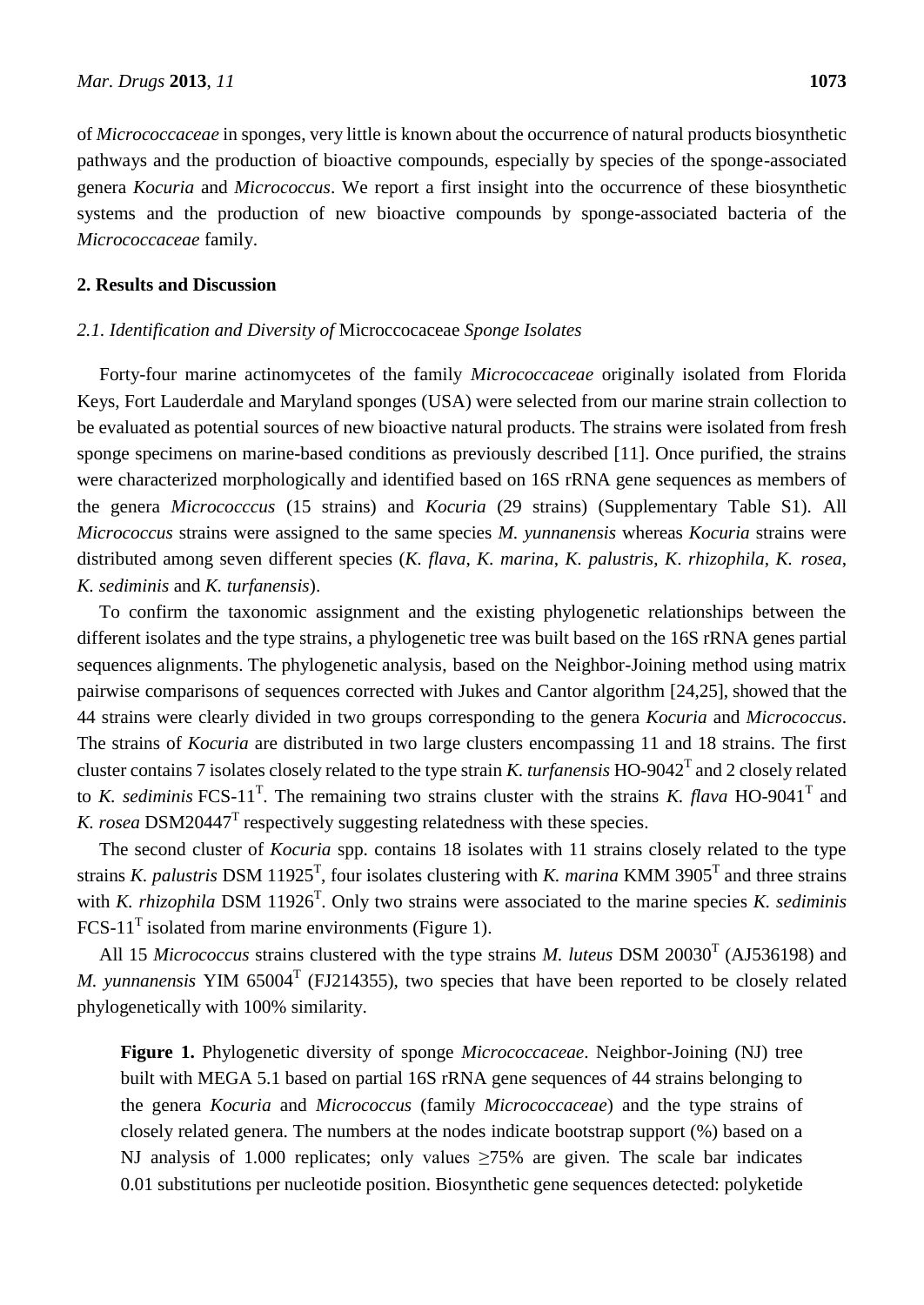synthases PKS-I  $\blacksquare$ , PKS-II  $\blacksquare$  or NRPS  $\blacktriangle$ . Strains with antimicrobial activity against methicillin-resistant *S. aureus* MB5393 are highlighted in red.



 $0.01$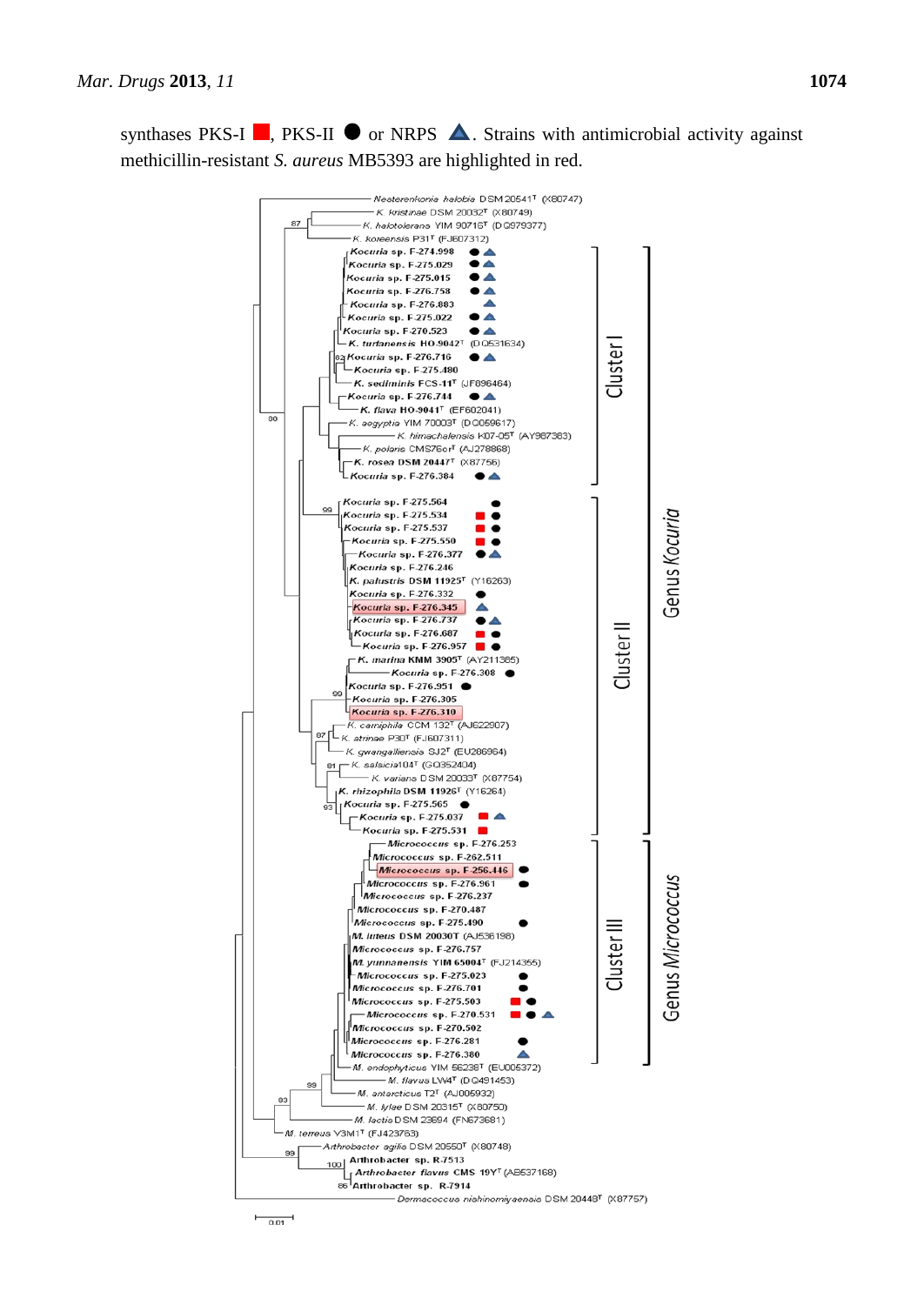Fatty acid composition of the isolates, a chemotaxonomic marker used to assess the strain intraspecific diversity, was used to confirm the presence of two clearly distinguished taxonomic groups. All isolates were characterized by the presence of saturated branched fatty acids with a predominance of 12-methyl-tetradecanoic acid (anteiso-C15:0) as the major component, and smaller amounts of 13-methyl-tetradecanoic acid (iso-C15:0). These fatty acid compositions are consistent with members of the genera *Arthrobacter*, *Kocuria and Micrococcus*, which are characterized by the presence of saturated branched fatty acids (anteiso-C15:0 as the major component) in their cell envelopes [26–30]. In addition the species of the genera *Kocuria* and *Micrococcus* were clearly distinguished from each other by the different amounts of some diagnostic fatty acids such as the presence in *Kocuria* strains of larger amounts of iso-C16:0, C16:0, iso-C17:0 and smaller amounts of iso-C15:0 (see Supplementary Table S2).

## *2.2. Detection of PKS and NRPS Genes*

Type I and Type II polyketide synthases (PKS-I and PKS-II) and nonribosomal peptide synthetases (NRPS) are biosynthetic systems involved in the synthesis of an important number of microbial natural products classes including important drugs with antibiotic, antifungal or anticancer activity. Whereas the diversity of new chemical structures with biological activities produced by sponges supports their significance as reservoir of new therapeutic agents, today sponge-associated microbial communities are considered to be responsible for the biosynthesis of many of these agents. The presence of PKS and NRPS genes has been previously used to reveal the biosynthetic potential of natural products in bacterial isolates [13]. We evaluated their occurrence in the genomes of the 44 bacteria using degenerate PCR primers targeting conserved motifs in these genes to infer their biosynthetic potential (Table 1).

| Genera           | <b>Strains</b> | <b>PKS-I</b> |                  | <b>PKS-II</b> |                | <b>NRPS</b>  |               |
|------------------|----------------|--------------|------------------|---------------|----------------|--------------|---------------|
|                  |                | <b>Total</b> | $\mathcal{O}(6)$ | Total         | $\binom{0}{0}$ | <b>Total</b> | $\frac{6}{9}$ |
| Kocuria spp.     | 29             |              | 24.1             |               | 72.4           | 14           | 48.3          |
| Micrococcus spp. | 15             |              | 13.3             |               | 53.3           |              | 13.3          |
| Total            | 44             |              | 20.5             | 29            | 65.9           | l b          | 36.4          |

**Table 1.** Detection of PKS and nonribosomal synthetase (NRPS) sequences.

Gene sequences corresponding to PKS-II were the most frequent and were detected in 29 of the 44 strains (66%), whereas NRPS and PKS-I sequences were only identified in 16 (36.4%) and 9 strains (20.5%) respectively. The strains of *Kocuria* stand out in their relative richness in these biosynthetic systems compared to those detected in *Micrococccus*.

The observed frequencies of NRPS and PKS-I gene sequences detected in marine *Micrococcaceae* (36.4% NRPS and 20.5% PKS-I) are lower than those observed in our previous studies with other terrestrial actinobacteria groups such as lichen *Pseudonocardiaceae* (68.2% PKS-II; 86.4% NRPS and PKS-I) or tropical soil *Micromonosporaceae* (42% NRPS, 77% PKS-I). Despite these results, NRPS and PKS sequences have been reported in marine actinobacteria isolated from a wide variety of environments ranging from marine caves, coral reef sediments, the deep sea Mariana Trench to north sea sediments, and with a high occurrence variability reaching up to 94% of the strains [31–33]. When comparing our results with other reports including all lineages of sponge-associated actinomycetes, our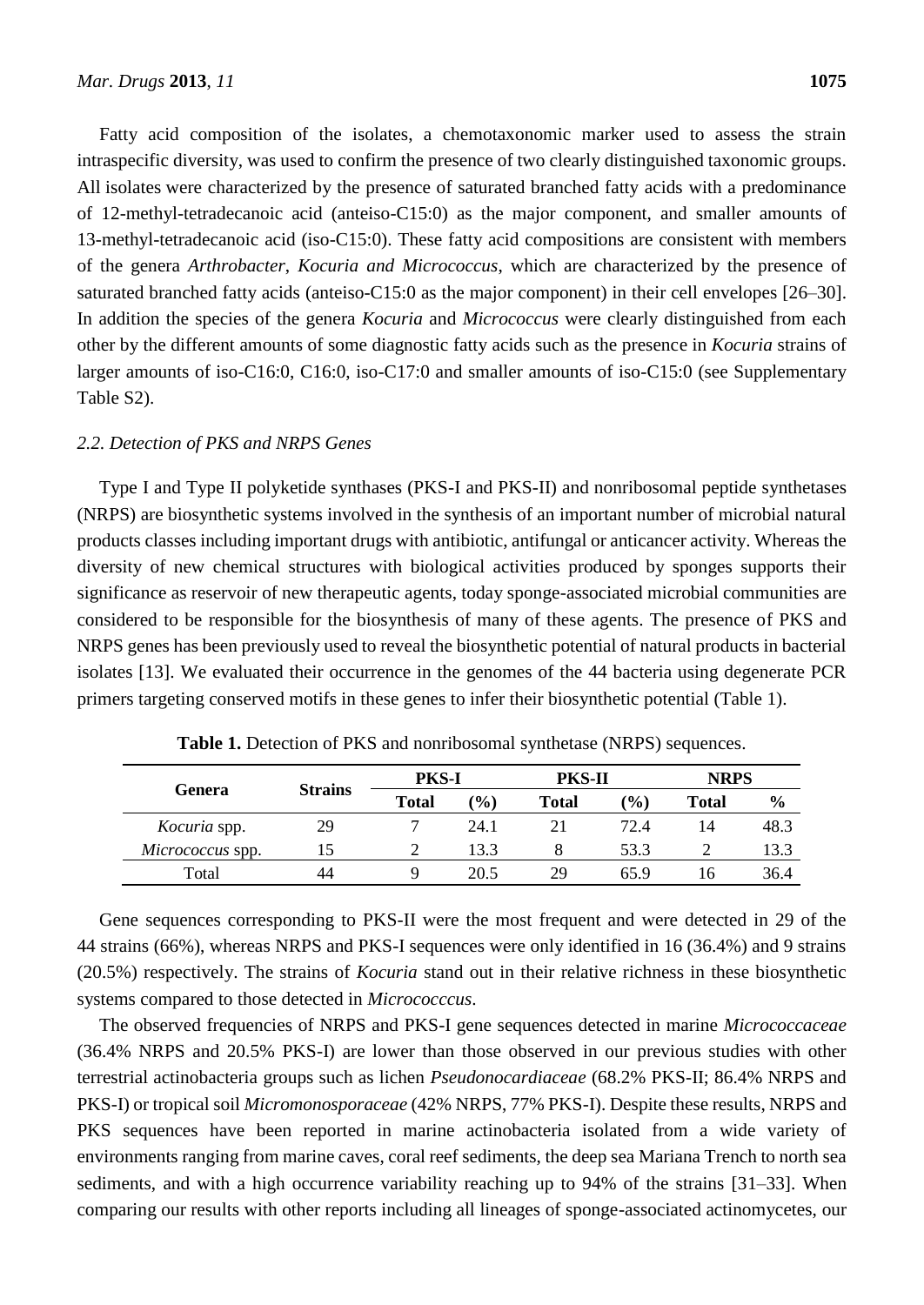strains differ in the reduced number of PKS and NRPS gene sequences detected. In fact 70%–87% of the actinomycetes isolated from Norwegian marine sponges, Antarctic deep-sea sponges or the marine sponge *Iotrochota* sp. collected in the South China Sea contained PKS-I and NRPS genes [33–35].

So far, few *Micrococcaceae* strains have been reported for their capacity to produce natural products with biopharmaceutical potential. Li et al., (2012) reported actimicrobial activities produced by two endophytic actinobacteria from *Artemisia annua*, a *Kocuria* strain with type I PKS and NRPS gene sequences and one *Micrococcus* strain with type II PKS [36]. Similarly Gontang *et al.* (2010) detected the presence of NRPS genes in 2 of the 5 *Kocuria* strains isolated from marine sediments [14]. On the contrary, none of the *Kocuria* strains isolated from the Challenger Deep sediments from the Mariana Trench or the *M. luteus* isolated from the marine sponge *Halichondria panacea* gave any positive PKS or NRPS amplification products [12,32]. In our study, it is interesting to show that 86% and 60% of the *Kocuria* and *Micrococcus* isolates possess at least one of these biosynthetic pathways classes. These results are remarkable because *K. rhizophila* DC2201 has been shown to contain one of the smallest actinomycetes genomes (2.7 Mb). Genome annotation has shown that it encodes only a limited number of secondary metabolite pathways, including a type III polyketide synthase and a nonribosomal peptide synthetase, but does not contain genes for typical bacterial type I or type II PKS [37].

The detection of genes associated to these biosynthetic clusters does not guarantee the expression of genes involved in the production of secondary metabolites. The absence of PCR products in some of the isolates may reflect the lack of biosynthetic genes or the presence of less conserved domains sequences with low homology with the primers. Furthermore, PCR products can reflect the presence of genes involved in the biosynthesis of other types of metabolites, such as pigments or structural components of the microbial cell such as fatty acids [38], and an involvement in quorum sensing or iron metabolism has also been proposed for these gene products [31,32,39,40].

## *2.3. Evaluation of Antimicrobial Activities*

To evaluate the production of bioactive secondary metabolites the 44 marine isolates were cultivated in nutritional arrays of 12 different liquid media using Duetz 96-deep well plates. Applying this micro-cultivation system, all steps in the screening procedure, including the fermentation, solvent extraction of fermentation broths, storage of extracts and bioassays, could be efficiently performed in a standard 96-well format. In total, 528 crude extracts were analyzed for the production of antibacterial and antifungal activities in whole-cell agar-based growth inhibition assays against *Bacillus subtilis*  MB964, methicillin-resistant *Staphylococcus aureus* (MRSA) MB5393, *Acinetobacter baumannii* MB5973 and the yeast *Candida albicans* MY1055.

The frequency of microbiological activities against bacterial human pathogens was considered to be an indicator of their ability to produce anti-infective molecules with potential therapeutic properties [41]. Three out of the 528 extracts that were tested in these bioassays inhibited the growth of MRSA. The producer actinobacteria strains correspond to two *Kocuria* spp. and one *Micrococcus* sp., that have been identified after phylogenetic analysis as the strains *Kocuria marina* F-276,310, *Kocuria palustris* F-276,345, and *Micrococcus yunnanensis* F-256,446 (Figure 1).

The preliminary inhibitory activity observed with 10 μL extracts in the agar well-based assay format was confirmed in a second agar assay directly using 10 μL and 20 μL extracts spotted on Nunc plates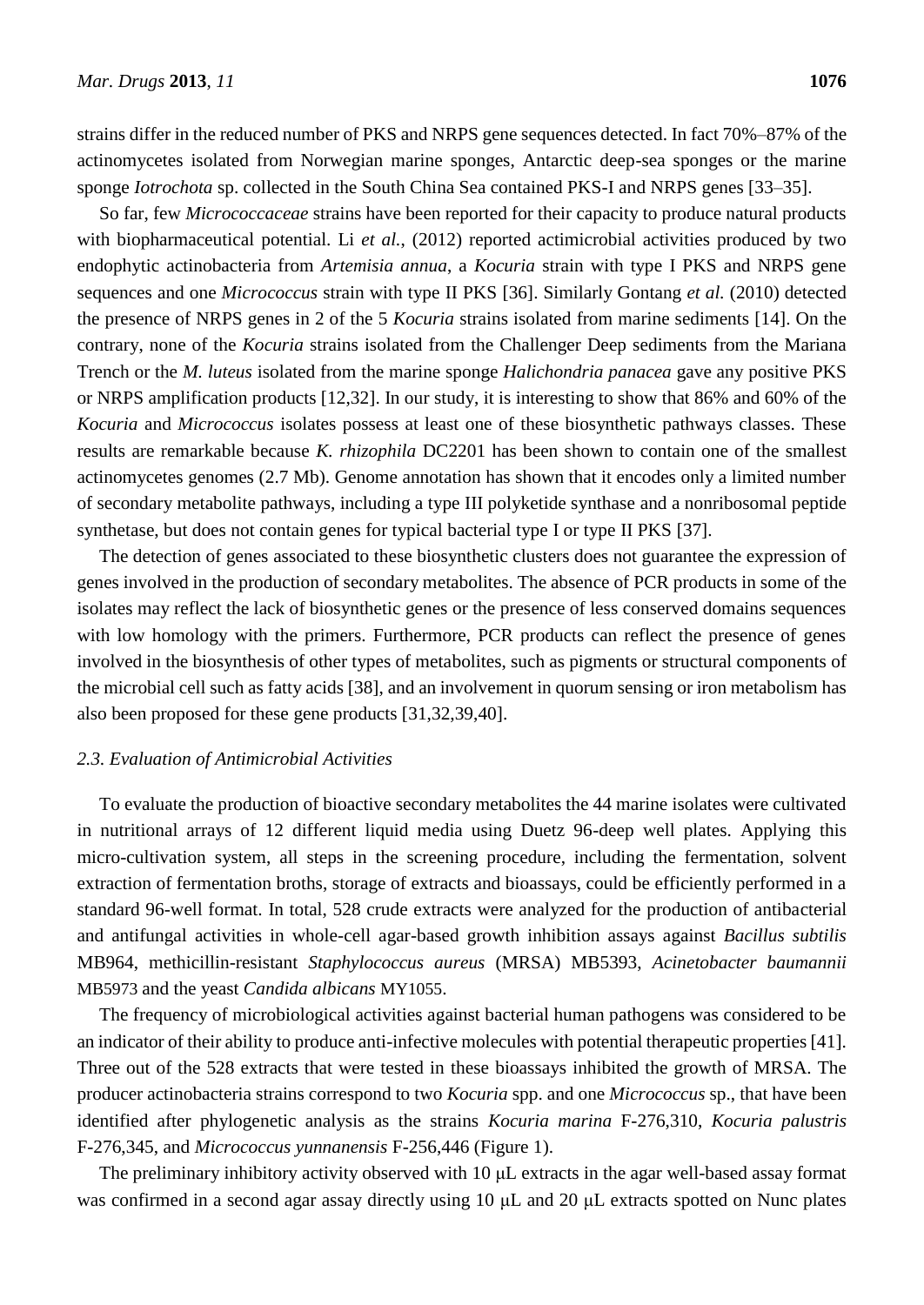$(24 \times 24 \text{ cm})$  containing the reporter strains. The bioactivity was confirmed in both formats and the diameters of the zones of inhibition recorded, observing a 2 mm increase of the inhibition zone upon duplication of the extract volume used (Table 2).

|                    |                       | Antibacterial activities in agar diffusion assays (mm) |                       |            |  |  |
|--------------------|-----------------------|--------------------------------------------------------|-----------------------|------------|--|--|
|                    |                       | <b>Extract volume</b>                                  | <b>Extract volume</b> |            |  |  |
| <b>Strain code</b> | <b>Identification</b> | $10 \mu L$                                             | $10 \mu L$            | $20 \mu L$ |  |  |
|                    |                       | (96 well plate format)                                 | (Nunc plate)          |            |  |  |
| F-276,310          | Kocuria marina        |                                                        | h                     | 8          |  |  |
| F-276,345          | Kocuria palustris     |                                                        | <sub>6</sub>          | 8          |  |  |
| F-256,446          | Micrococcus sp.       | 4                                                      |                       |            |  |  |

**Table 2.** Antimicrobial activities of the extracts against methicillin-resistant *S. aureus* (MRSA).

The anti-MRSA activity was confirmed in new 10 mL fermentations and a preliminary LC-MS analysis showed similar profiles in the three extracts, with a principal component (UV absorption maxima at 218, 307 and 349 (sh) nm) of 1514.366 Da and others minor components. The strain *Kocuria* sp. F-276,345 was then selected for further studies on the production and characterization of this antibacterial compound that was later identified by Martín *et al.* (2012) [42] as kocurin, a new member of the thiazolyl peptide family of antibiotics (Figure 2).

**Figure 2.** Chemical structure of thiazolyl peptide kocurin.



## *2.4. Production Conditions of the Thiazolyl Peptide Kocurin*

The production of the new thiazolyl peptide kocurin by the strains of *Kocuria* and *Micrococcus* was detected in short fermentations in only one of the 12 production conditions tested, the medium R358, previously described by Jensen *et al.* (2007) [43] as providing enough amounts of bromide and iron, elements frequently observed in halogenated marine-derived compounds or of limited access in marine environments [39,44]. As previously observed with other examples of the family *Microccocaceae*, the compound was only produced in this medium in the absence of marine salts, conditions that were used to scale up the production for the isolation of the molecule. In fact, our group had already described two related strains of *Microccocaceae* corresponding to the species *Arthrobacter*, R-7513 and R-7914 (Figure 1), which were isolated in a previous study from Antarctic microbial mats. Both strains produced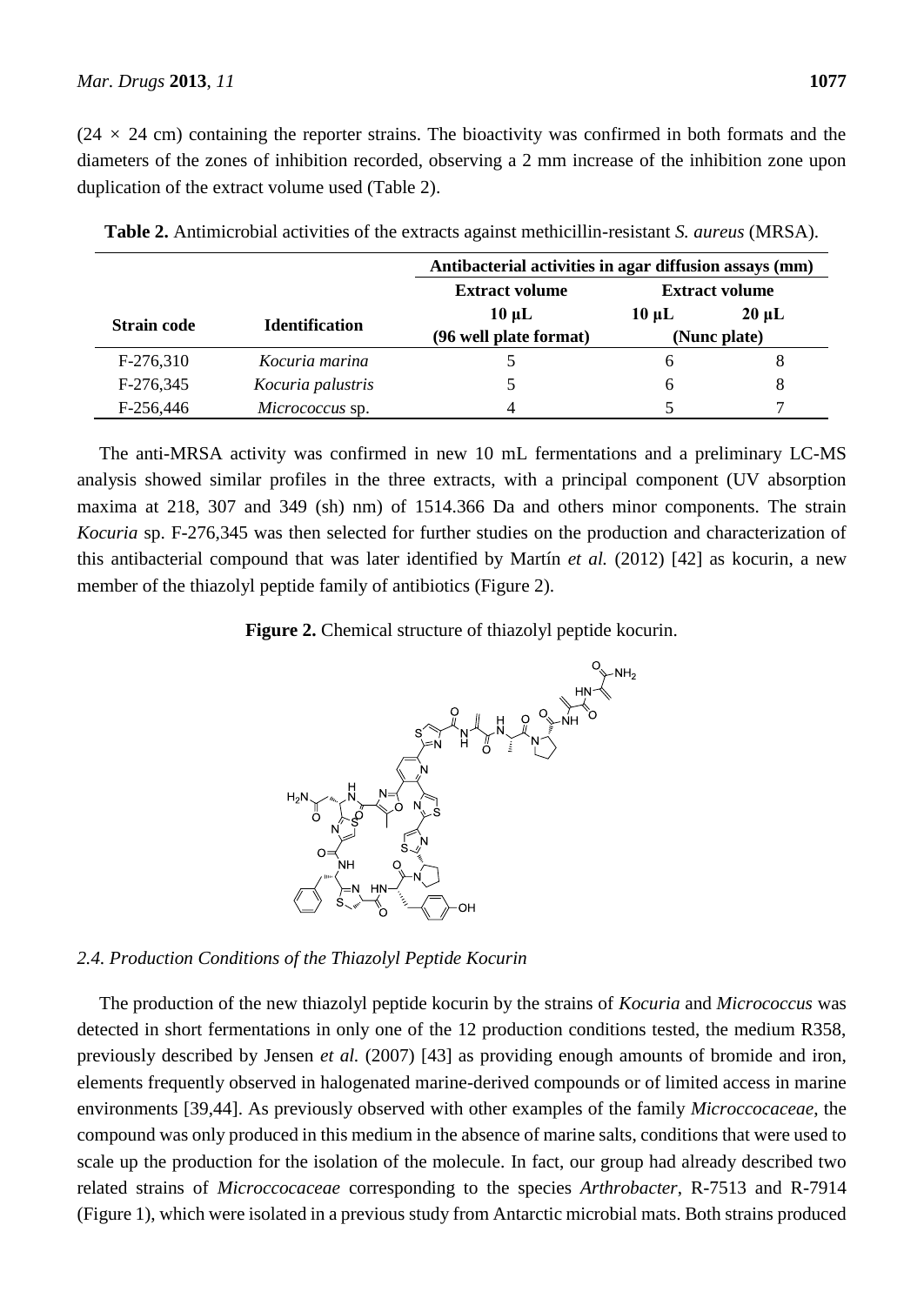a potent anti-MRSA compound characterized by a major LCMS peak of 1514 Da proposed at that time as a new thiazolyl peptide [21] that we confirmed to correspond to kocurin (data not shown). In contrast to the *Kocuria* and *Micrococcus* strains, both strains of *Arthrobacter* produce kocurin in the medium CGY [21], a medium also used in our study without success.

The production conditions of kocurin by the *Kocuria* strain F-276,345 were analyzed with a time course study monitoring the growth and kocurin production in the medium R358 during 4 days. Given that our preliminary experiments using standard seed ratios of 5% had shown a rapid exponential growth and production of the compound in concentrations of 0.2  $\mu$ g/mL within the first 24 h of cultivation, the experiment was established using diluted seed conditions ensuring initial optical densities as low as  $OD_{600}$  0.015. Using this approach we have confirmed that whereas the strain reached the stationary phase within the first 48 h, kocurin production, estimated as the intensity of the ion  $M + 2Na<sup>+</sup>$  with  $m/z = 780$ , was initiated during the exponential growth reaching its maximal production 24 h after the establishment of the stationary phase to fall afterwards as the incubation proceeds up to 4 days (Figure 3).

**Figure 3.** Time course production of kocurin by *Kocuria palustris* F-276,345. Growth levels  $(OD_{600})$  ( $\triangle$ ) and kocurin production ( $\Box$ ) (estimated as the  $m/z = 780$  intensity) were followed during 100 h of cultivation at 28  $\degree$ C in medium R358; all samples points were analyzed in triplicate.



*2.5. Detection of Biosynthetic Pathways and Production of Bioactivities in* Micrococcaceae

Whereas 77% of the marine *Micrococcaceae* in our study were shown to contain at least one class of NRPS and PKS "gene clusters" involved with the production of secondary metabolites, antimicrobial activity was detected from only 7% of the strains. It is accepted that the detection of secondary metabolites biosynthetic pathways may be used only as an indicator of the metabolic potential, and that the right cultivation conditions are still needed to express most of these pathways as well as the use of the appropriate targets to reveal the biological activity of the compounds [38]. In the experimental conditions used in our study, it has not been possible to establish any direct relationship between the presence of these specific secondary pathways and the production of antimicrobial activities. We cannot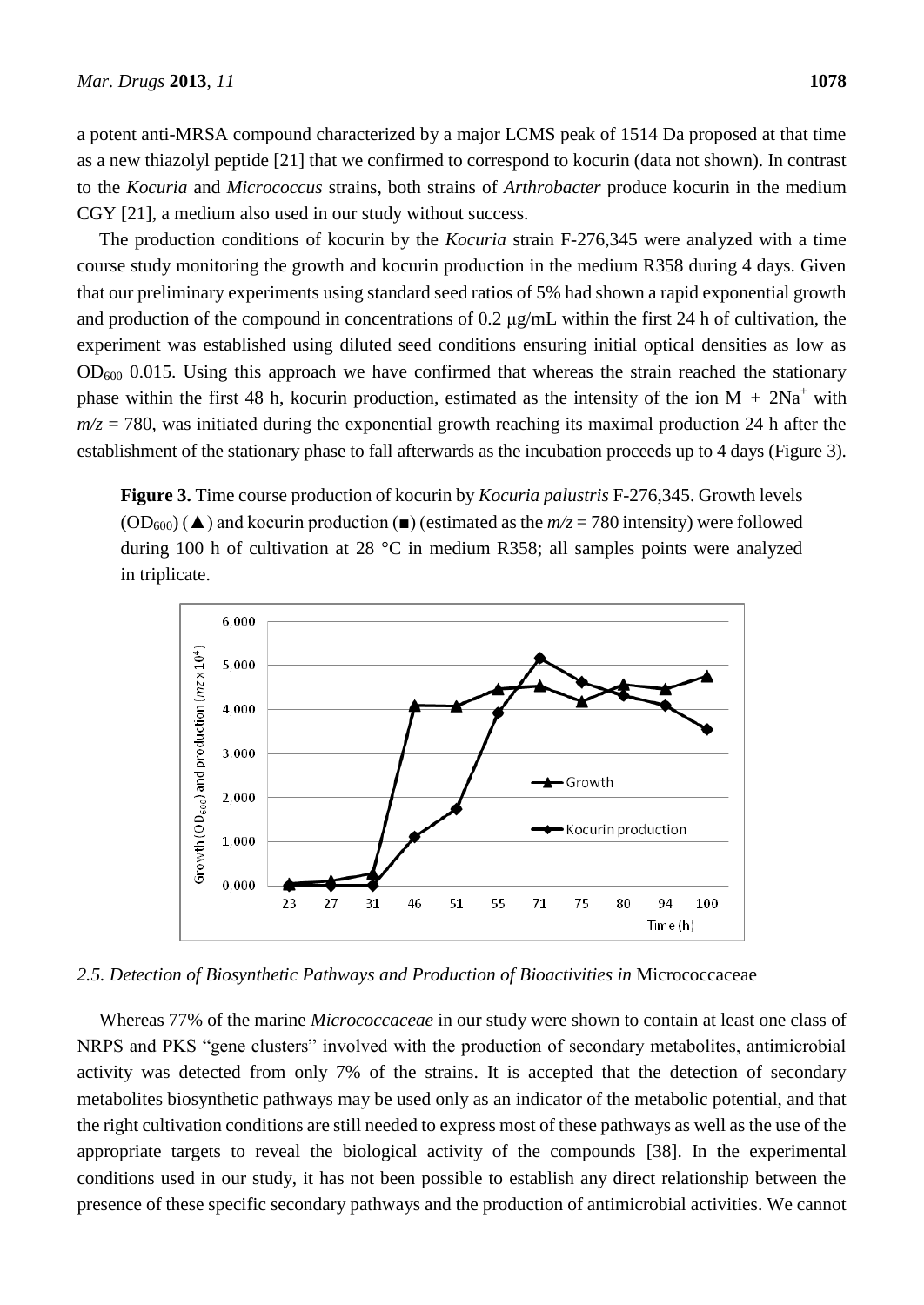discard that distinct production conditions may be required for the expression of these cryptic genes in these strains or that other screening targets could reveal new activities for their products. The compound detected, the new thiazolyl peptide kocurin, is expected to be produced by ribosomal synthesis as for other molecules of the same class [45–47].

The antimicrobial activity profile of kocurin has shown that the compound has extremely potent activity against Gram-positive bacteria with MIC values of 0.25–0.5 μg/mL against MRSA and no activity against the Gram-negative bacterial pathogens *A. baumannii*, *P. aeruginosa* and *E. coli* [42]. Since the discovery of micrococcin, the first compound of this class isolated from a strain of *Micrococcus*, many other thiazolyl peptides also isolated from actinobacteria have been shown to act as potent inhibitors of protein synthesis in Gram-positive bacteria, including methicillin-resistant *S. aureus* (MRSA) and vancomycin-resistant *Enterococcus faecium* (VRE), with molecular targets including the L11 binding region of the 23S rRNA and the bacterial elongation factor (EF-Tu) [33,45]. Kocurin is closely related to two known thiazolyl peptide antibiotics with similar mode of action, GE37468A [47–49] produced by a soil strain of *Streptomyces* and antibiotic GE2270 [45,50] obtained from a strain of *Planobispora rosea*, the only thiazolyl peptide in clinical trials for human use (as a tropical treatment for acne) [47].

Despite the emerging role of marine actinomycetes as a new resource for novel drugs, antimicrobial activities have not been reported so far for *Micrococacceae* species collected from sediment and marine sponges [12,14,32,51], and only some *Kocuria* isolates have been shown to exhibit an anti-parasitic activity against *T. brucei* [52].

Furthermore there is not a clear-cut correlation between the antimicrobial activity and the taxonomic position of the active bacterial strains, given that representatives of two distinct species of the genus *Kocuria* and another one of the genus *Micrococcus* produce the same compound. In spite of the common geographical origin of their sponge host, the three strains producing kocurin present different secondary metabolite gene amplification patterns: the *Micrococcus* sp. F-256,446 contains PKS-II genes whereas only NRPS genes can be detected in *Kocuria palustris* F-276,345 and no NRPS and PKS-related secondary metabolite genes were detected in the strain *Kocuria marina* F-276,310.

This is the first report of the production of a new potent thiazolyl peptide antibiotic by marine derived species of the genera *Kocuria* and *Microccocus*. The production of this compound by unrelated Antarctic *Arthrobacter* species suggest the broad distribution of the biosynthetic clusters involved in the synthesis of this thiazolyl peptide among the different lineages of the family *Micrococcaceae*.

#### **3. Experimental Section**

#### *3.1. Environmental Sampling*

The 44 wild-type marine actinomycetes used in this study were isolated from sponges during a research trip to the Florida Keys and Maryland (USA) and preserved at Fundación Medina in the culture collection. Sponge collection and processing as well as actinomycetes isolation procedures were performed as described by Montalvo *et al.* (2005) [11].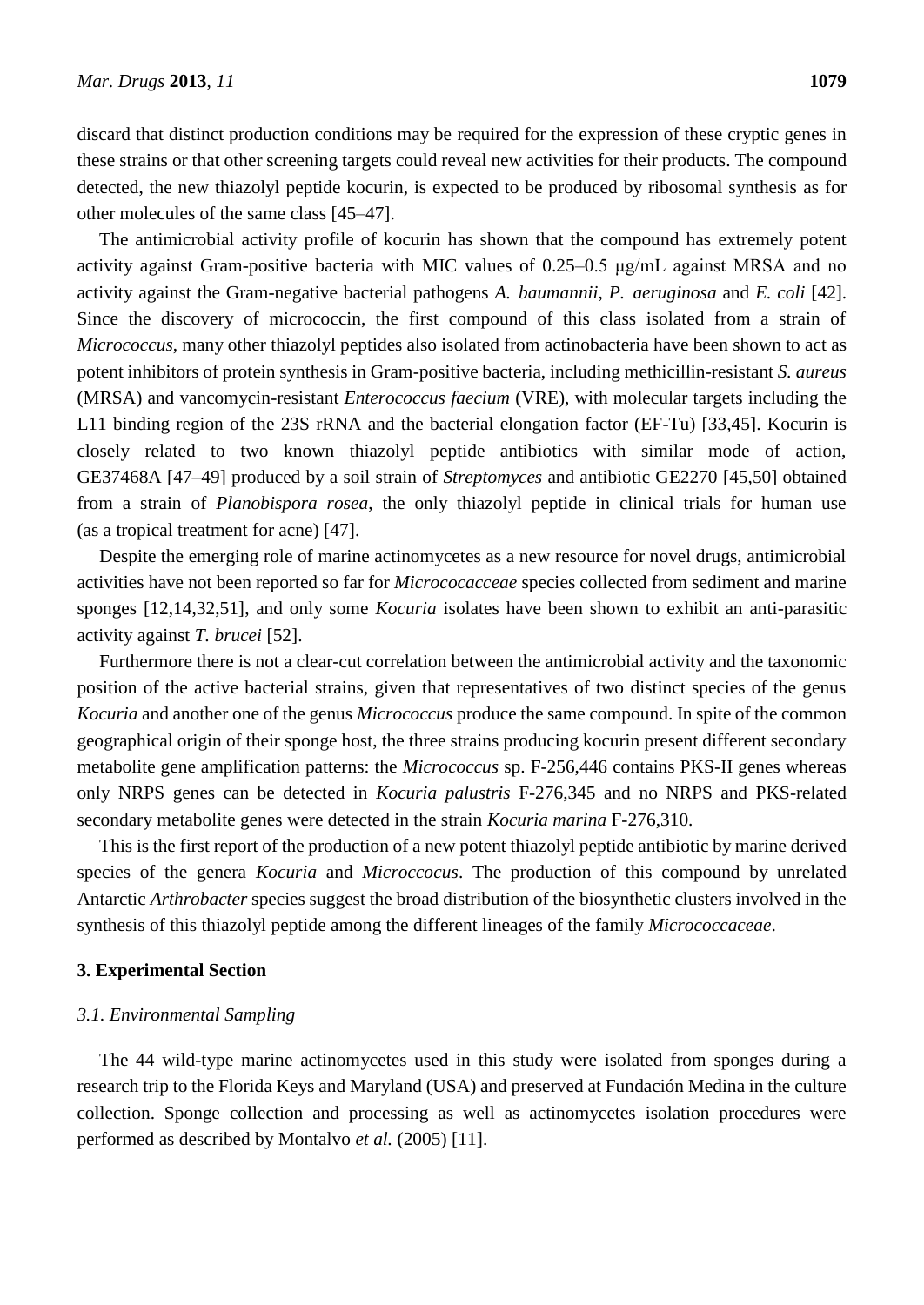#### *3.2. Strain Culture and DNA Extraction*

All strains were grown on R2A agar medium (BD) and MY liquid medium (10 g/L glucose, 3 g/L yeast extract, 5 g/L proteose-peptone, 3 g/L malt extract) both supplemented with 3% (w/v) sea salts (Sigma Aldrich). Plates were incubated in a humidified chamber at 28  $\degree$ C for 2–4 weeks. Following incubation, selected cultures were incubated in MY liquid medium at  $28$  °C in an orbital shaker at 220 rpm for 4 days. For long-term storage, pure cultures were frozen in 20% glycerol at −80 °C. Total genomic DNA from marine actinomycetes was recovered and purified as described elsewhere [53].

## *3.3. Analysis of Fatty Acid by Gas Chromatography*

Bacterial cultures were grown on TSB (Trypticase Soy Broth BBL 30 g/L, agar 15 g/L and 30 g/L sea salts) at  $28$  °C for  $24$  h. Vegetative growth was scraped and fatty acid methyl esters (FAMEs) were prepared using a modified sample preparation [54]. Analysis of FAMEs was carried out by capillary gas chromatography using a Hewlett-Packard Model 5890 gas chromatograph/MIDI system (Microbial ID, Inc., Newark, DE, USA) equipped with phenyl-methyl silicon column (0.2 mm  $\times$  25 m). Chromatography conditions were performed as recommended by the manufacturer. Individual FAMEs were identified using the Microbial Identification Software (MIS).

## *3.4. Phylogenetic Analysis*

The 16S rRNA gene (approximately 900 bp) was partially PCR-amplified from the purified genomic DNA obtained from bacterial cultures [11]. Nucleotide sequences were analyzed and edited using MEGA (5.1 version) [55]. The partial 16S rRNA gene sequences from cultivable isolates were compared to 16S rRNA genes in the Eztaxon database [56] to determine the closest phylogenetic positions. Sequences (averaging 900 nucleotides) were aligned using ClustalW [57] including representative actinomycete 16S rRNA gene sequences from the family *Micrococcaeae*. Phylogenetic tree was constructed generating a complete alignment of 16S rRNA gene sequences of selected members of each genus within the family *Micrococcaceae*. Trees were generated using the Neighbor-Joining and Jukes-Cantor algorithms [24,25]. Bootstrap values were calculated from 1000 resampled datasets.

## *3.5. PCR Amplification*

Ketosynthase (KS) domains of type I polyketide synthase (PKS) gene were PCR amplified from genomic DNA using the primers K1F (5′-TSAAGTCSAACATCGGBCA-3′) and M6R (5′-CGCAGGTTSCSGTACCAGTA-3′). Type II PKS sequences were amplified specifically using KSαF (5′-TSGRCTACRTCAACGCSCACGG-3′) and KSβR (5′-TACSAGTCSWTCGCCTGGTTC-3′). Degenerate PCR primers targeting specifically NRPS adenylation domains were A3F (5′-GCSTACSYSATS TACACSTCSGG-3′) and A7R (5′-SASGTCVCCSGTSCGGTAS-3′). The bands correspond to KS domains ( $\approx$ 1250–1400 bp), conserved sequences KSα and KSβ ( $\approx$ 800–900 bp) and adenylation domains ( $\approx$ 700 bp). These degenerated primers were designed by Ayuso and Genilloud (2005), and Ayuso *et al.* (2005) [13,38]. PCR amplifications were performed in a iCycler Bio-Rad thermal cycler in a final volume of 50 μL PCR mixture contained 0.5 μM of each primer, 0.2 mM of each of the four dNTPS (Applied Biosystems), 10% dimethyl sulfoxide (DMSO), 1 unit of *Taq* DNA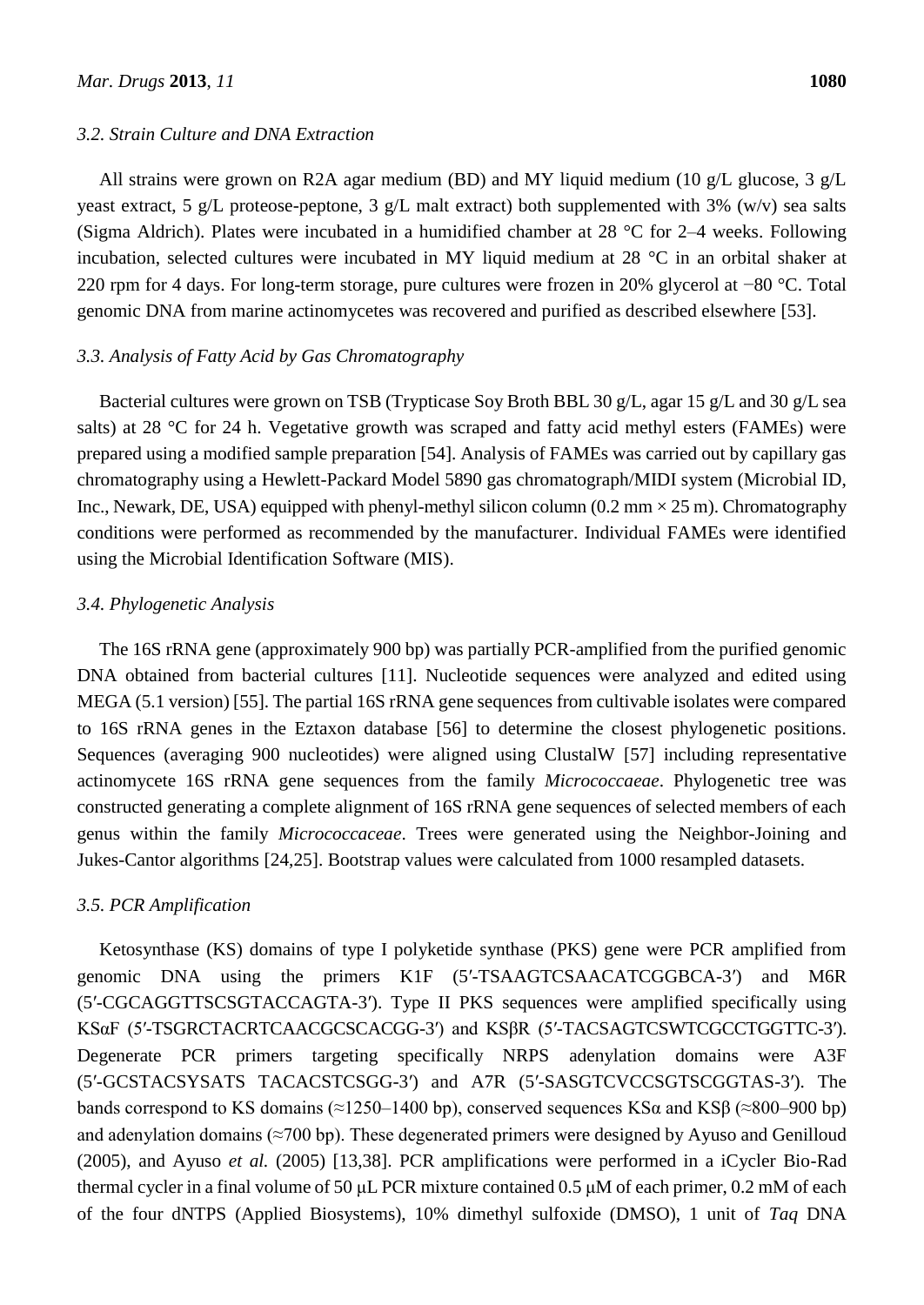polymerase (5 U/μL) (with its recommended reaction buffer) (MP) and 5 μL of template DNA. The PCR protocol for PKS-I amplifications consisted of a 5 min denaturation step at 95  $\degree$ C and 35 cycles of 30 s at 95 °C, 2 min at 57 °C for K1F/M6R, 58 °C for KSαF/KSβR and 61 °C for A3F/A7R and 4 min extension at 72 °C; followed by 10 min at 72 °C. The amplified products were analyzed by electrophoresis in  $2\%$  (w/v) agarose gels stained with ethidium bromide (Invitrogen).

## *3.6. Microfermentation and Extraction of Marine Microbial Secondary Metabolites*

Marine actinomycetes were cultivated for the production of secondary metabolites in 96-deep well plate fermentations using different nutritional arrays in the presence and absence of sea salts [58]. Seeds were prepared inoculating 0.5 mL of a frozen inoculum stock of each strain in 12 mL of MY seed medium supplemented with 3% Sigma Aldrich sea salts. Fermentations in 96-deep well plates were performed in 800 μL of production medium and incubated for four days at 28  $\degree$ C in a rotary shaker at 330 rpm and 70% humidity. Production conditions included the following six media prepared in parallel with 3% (w/v) sea salts or without sea salts: Antibiotic Assay Medium No. 3 (Assay Broth) (FLUKA); medium CGY (5 g/L bacto casitone, 5 g/L glycerol, 1 g/L bacto yeast extract, adjusted to pH 7) [21]; medium DEF-15 (40 g/L sucrose, 2 g/L NH<sub>4</sub>Cl, 2 g/L Na<sub>2</sub>SO<sub>4</sub>, 1 g/L K<sub>2</sub>HPO<sub>4</sub>, 1 g/L MgCl<sub>2</sub> 6H<sub>2</sub>O, 1 g/L NaCl, 2 g/L CaCO<sub>3</sub>, 1 mL trace elements solution (100 mg/L MnCl<sub>2</sub> 4H<sub>2</sub>O, 100 mg/L ZnCl<sub>2</sub>, 100 mg/L FeCl<sub>2</sub> 4H<sub>2</sub>O, 50 mg/L NaI, adjusted to pH 7); medium IN (2 g/L DL-serine, 2 g/L DL-alanine, 8.6 g/L K<sub>2</sub>SO<sub>4</sub>, 1.4 g/L KCl, 1.4 g/L MgSO<sub>4</sub> 7H<sub>2</sub>O, 10 g/L sucrose, 30 g/L yeast extract, adjusted to pH 7) [59]; Marine Broth (BD); medium R358 (10 g/L starch from potato, 4 g/L yeast extract, 2 g/L peptone, 5 mL of a 20 g/L stock solution KBr and 5 mL of a stock solution of 8 g/L FeSO<sub>4</sub> 7H<sub>2</sub>O, adjusted to pH 7) [43]. Plates were incubated for four days at 28  $\degree$ C in a rotary shaker at 330 rpm and 70% humidity. After four days of incubation, broths were extracted with 800 μL acetone and 40 μL DMSO. Each extract was shaken at 200 rpm for 1 h, the acetone evaporated and the sample concentrated under vacuum, to be finally reconstituted in 200 μL of water. The resulting crude extracts were transferred to a 96-well plate for storage at  $-20$  °C.

## *3.7. Production of Thiazolyl Peptides*

Scale-up fermentation conditions to reproduce the production of the bioactive compounds in microfermentations were initially performed in 40 mL EPA vials. Each vial containing 10 mL of production medium R358 was seeded with 5% inoculum in MY prepared as described previously and incubated 24 to 96 h at 28 °C in a rotary shaker at 220 rpm and 70% humidity. Acetone extraction and preparation of crude extracts was performed as described previously.

The production conditions of the active compound were studied on the basis of the initial results obtained with the *Kocuria* strain F-276,345. A first seed culture of strain F-276,345 was prepared in MY medium with 3% artificial sea salts (3 days at 28  $\degree$ C and in a rotary shaker at 220 rpm and 70% humidity) and 2 L volume of medium R358 were inoculated to obtain a final  $OD_{600}$  of 0.015 measured with a Eppendorf BioPhotometer. 10 mL aliquots of the seeded medium were then distributed in 40-mL EPA vials, and incubated during 4 days at 28  $\degree$ C in a rotary shaker at 220 rpm and 70% humidity. Samples were taken by triplicate to evaluate the growth rate as derived from the  $DO<sub>600</sub>$  estimation and the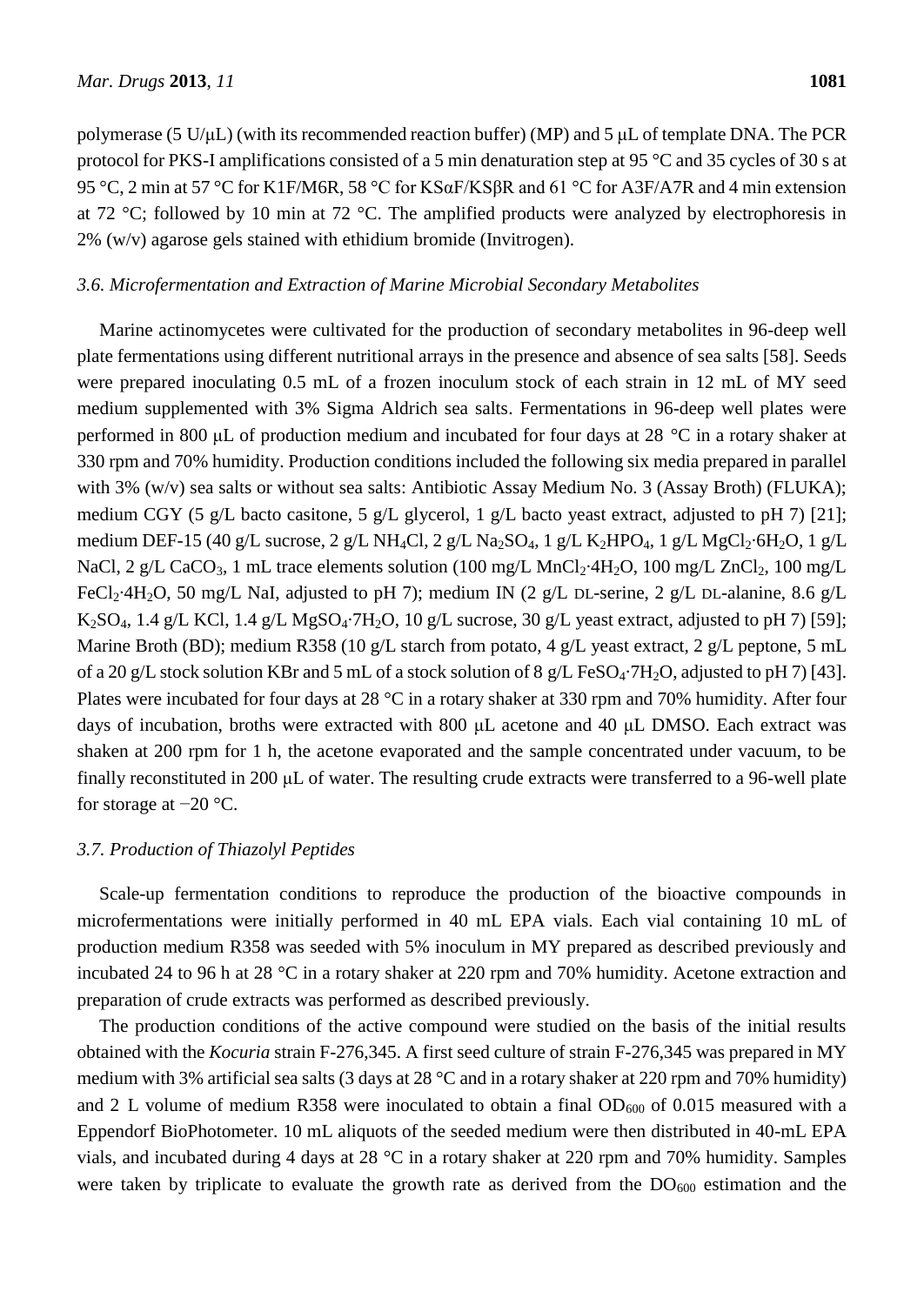production of the compound determined by mass spectrometry as the intensity of the kocurin fragmentation ion with  $m/z = 780$ .

#### *3.8. Evaluation of Antimicrobial Activity*

Evaluation of antimicrobial activity of the extracts was performed by agar diffusion test against clinically relevant strains in solid agar plates: Gram-positive *Bacillus subtilis* MB964 and methicillin-resistant *Staphylococcus aureus* MB5393, Gram-negative *Acinetobacter baumannii* MB5973, and *Candida albicans* MY1055, all from Fundación Medina's collection. The seeds and assay plates were prepared as described previously [41]. Marine crude extracts were dispensed both in wells (10 μL) onto agar plates (12 cm  $\times$ 8 cm) or as 10 μL and 20 μL drops on the surface of Nunc agar plates (24 cm  $\times$  24 cm). Inhibition zones were measured in mm after 24 h incubation at 37 °C.

## **4. Conclusions**

This survey supports previous reports showing that marine environments, and especially sponges, are sources for novel bioactive metabolite producers with biotechnological use, and that geographic and environmental factors may affect the occurrence of these biochemical pathways and bioactivities. In fact, our data currently suggest that marine sponges support a diverse community of *Kocuria* species distributed among seven taxa in contrast with the single lineage observed for members of the genus *Micrococcus*. The pre-screening methodology implemented in this survey, developed in a framework of enhanced understanding of microbial and chemical ecology associated to the marine environment, will certainly increase the discovery and development of novel natural products from marine sources. Our results provide an initial study of the scale-up production conditions of kocurin as well as new insights into the metabolism of these sponge symbionts, that so far has been limited to the production of this molecule, a new thiazolyl peptide from a family of compounds well represented among different lineages of terrestrial actinomycetes. The presence of type I and type II PKS and NRPS pathways in this family of actinomycetes has not been translated into the production of any bioactive compound that could be revealed with our screening approach. The synthesis of kocurin is unrelated with any these biosynthetic systems and additional experiments would be necessary to confirm if they are being expressed and involved in the synthesis of additional molecules. The fact that the same thiazolyl peptide was found in bacterial isolates independently of their geographic location (marine sponges and Antarctic mats), suggests a wide geographic distribution of this antibacterial compound. Kocurin is a new antibiotic molecule with unique chemical structure and biological activity facing the rise in drug-resistant pathogens.

## **Acknowledgments**

The authors thank the assistance of Catalina Moreno in the preparation of the extracts. Some of these results were presented by S.P. to obtain her Diploma of Advanced Studies from the Universidad Autónoma de Madrid, Spain. This is contribution no. 13105 from the Institute of Marine and Environmental Technology and contribution number 4746 from the University of Maryland Center for Environmental Science.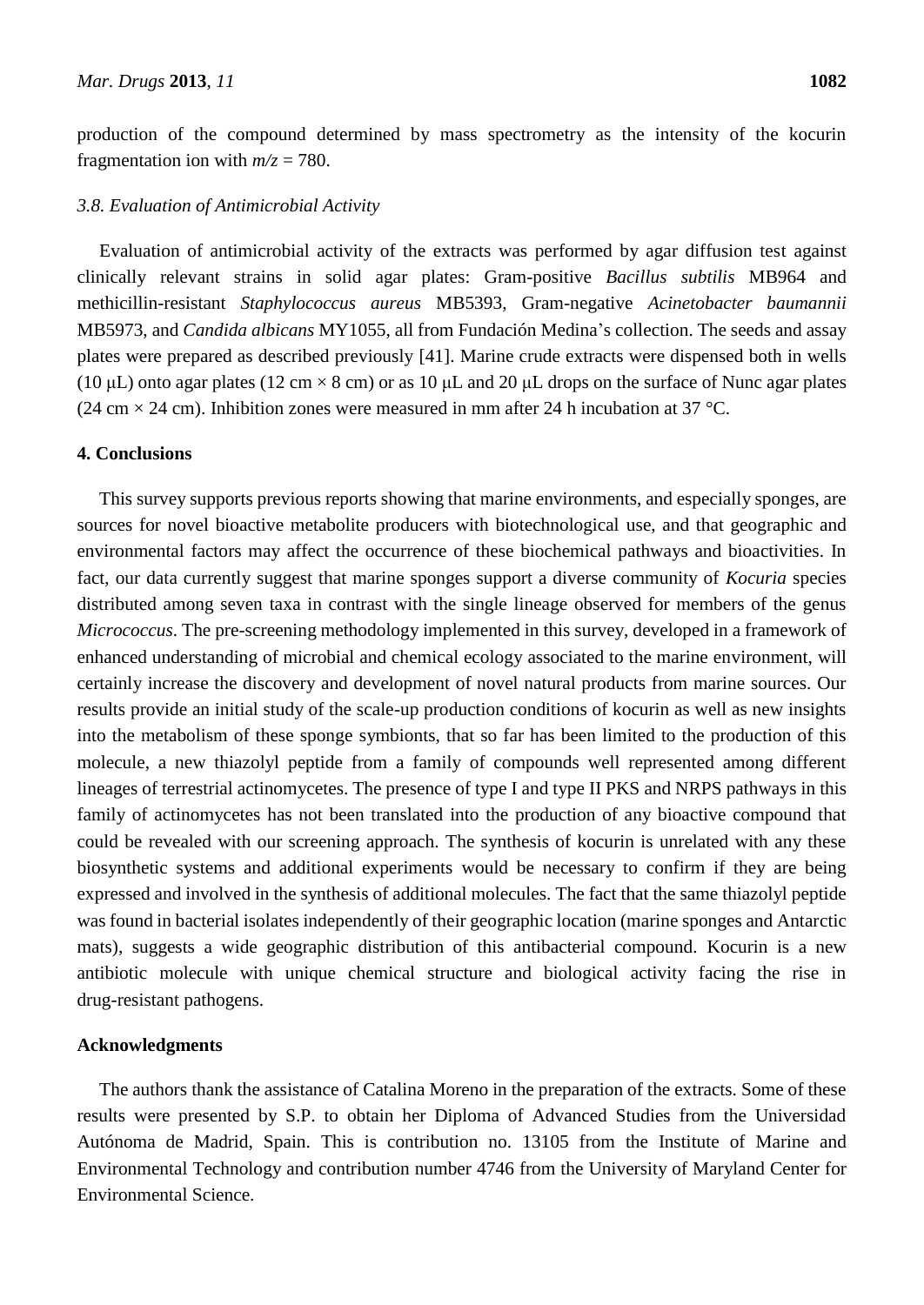## **References**

- 1. Hentschel, U.; Usher, K.M.; Taylor, M.W. Marine sponges as microbial fermenters. *FEMS Microbiol. Ecol.* **2006**, *55*, 167–177.
- 2. Taylor, M.W.; Hill, R.T.; Piel, J.; Thacker, R.W.; Hentschel, U. Soaking it up: The complex lives of marine sponges and their microbial associates. *ISME J.* **2007**, *1*, 187–190.
- 3. Webster, N.S.; Taylor, M.W. Marine sponges and their microbial symbionts: Love and other relationships. *Environ. Microbiol.* **2012**, *14*, 335–346.
- 4. Berdy, J. Bioactive microbial metabolites. *J. Antibiot.* **2005**, *58*, 1–26.
- 5. Mincer, T.J.; Jensen, P.R.; Kauffman, C.A.; Fenical, W. Widespread and persistent populations of a major new marine actinomycete taxon in ocean sediments. *Appl. Environ. Microbiol.* **2002**, *68*, 5005–5011.
- 6. Fenical, W.; Jensen, P.R. Developing a new resource for drug discovery: Marine actinomycete bacteria. *Nat. Chem. Biol.* **2006**, *2*, 666–673.
- 7. Lam, K.S. Discovery of novel metabolites from marine actinomycetes. *Curr. Opin. Microbiol.* **2006**, *9*, 245–251.
- 8. Gontang, E.A.; Fenical, W.; Jensen, P.R. Phylogenetic diversity of Gram-positive bacteria cultured from marine sediments. *Appl. Environ. Microbiol.* **2007**, *73*, 3272–3282.
- 9. Maldonado, L.A.; Stach, J.E.; Ward, A.C.; Bull, A.T.; Goodfellow, M. Characterization of *Micromonosporae* from aquatic environments using molecular taxonomic methods. *Antonie Van Leeuwenhoek* **2008**, *94*, 289–298.
- 10. Maldonado, L.A.; Fenical, W.; Jensen, P.R.; Kauffman, C.A.; Mincer, T.J.; Ward, A.C.; Bull, A.T.; Goodfellow, M. *Salinispora arenicola* gen. nov., sp. nov. and *Salinispora tropica* sp. nov., obligate marine actinomycetes belonging to the family *Micromonosporaceae*. *Int. J. Syst. Evol. Microbiol.* **2005**, *55*, 1759–1766.
- 11. Montalvo, N.; Mohamed, N.; Enticknap, J.; Hill, R. Novel actinobacteria from marine sponges. *Antonie Van Leeuwenhoek* **2005**, *87*, 29–36.
- 12. Schneemann, I.; Nagel, K.; Kajahn, I.; Labes, A.; Wiese, J.; Imhoff, J.F. Comprehensive investigation of marine actinobacteria associated with the sponge *Halichondria panicea*. *Appl. Environ. Microbiol.* **2010**, *76*, 3702–3714.
- 13. Ayuso-Sacido, A.; Genilloud, O. New PCR primers for the screening of NRPS and PKS-I systems in actinomycetes: Detection and distribution of these biosynthetic gene sequences in major taxonomic groups. *Microb. Ecol.* **2005**, *49*, 10–24.
- 14. Gontang, E.A.; Gaudencio, S.P.; Fenical, W.; Jensen, P.R. Sequence-based analysis of secondary-metabolite biosynthesis in marine actinobacteria. *Appl. Environ. Microbiol.* **2010**, *76*, 2487–2499.
- 15. Metsa-Ketela, M.; Halo, L.; Munukka, E.; Hakala, J.; Mantsala, P.; Ylihonko, K. Molecular evolution of aromatic polyketides and comparative sequence analysis of polyketide ketosynthase and 16S ribosomal DNA genes from various *Streptomyces* species. *Appl. Environ. Microbiol.* **2002**, *68*, 4472–4479.
- 16. Penesyan, A.; Kjelleberg, S.; Egan, S. Development of novel drugs from marine surface associated microorganisms. *Mar. Drugs* **2010**, *8*, 438–459.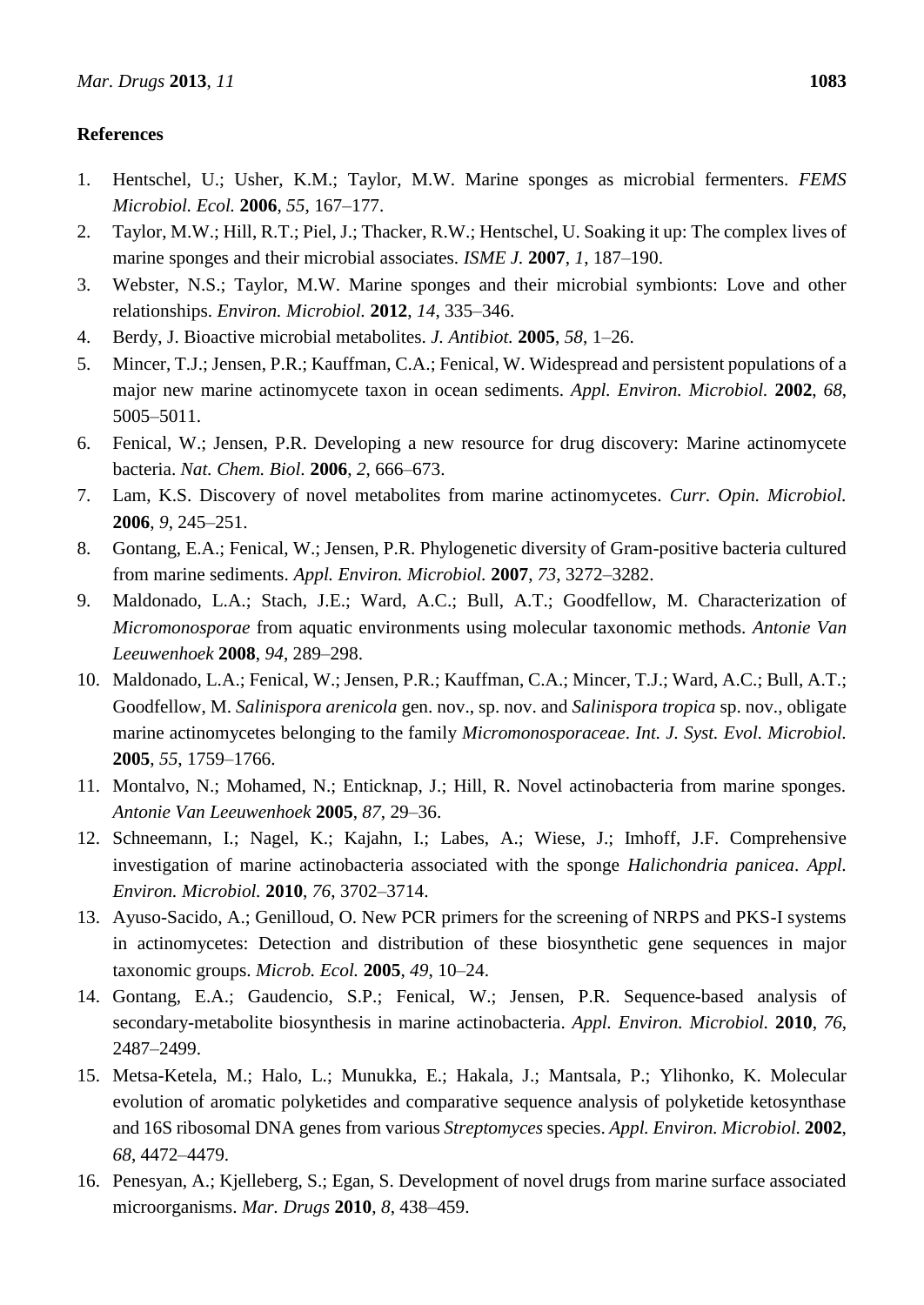- 17. Freel, K.C.; Nam, S.-J.; Fenical, W.; Jensen, P.R. Evolution of secondary metabolite genes in three closely related marine actinomycete species. *Appl. Environ. Microbiol.* **2011**, *77*, 7261–7270.
- 18. Fenical, W.; Jensen, P.R.; Palladino, M.A.; Lam, K.S.; Lloyd, G.K.; Potts, B.C. Discovery and development of the anticancer agent salinosporamide A (NPI-0052). *Bioorg. Med. Chem.* **2009**, *17*, 2175–2180.
- 19. Lane, A.L.; Moore, B.S. A sea of biosynthesis: Marine natural products meet the molecular age. *Nat. Prod. Rep*. **2011**, *28*, 411–428.
- 20. Zhao, X.Q. Genome-based studies of marine microorganisms to maximize the diversity of natural products discovery for medical treatments. *Evid. Based Complement. Altern. Med.* **2011**, *2011*, 384572; doi:10.1155/2011/384572.
- 21. Rojas, J.L.; Mart n, J.; Tormo, J.R.; Vicente, F.; Brunati, M.; Ciciliato, I.; Losi, D.; van Trappen, S.; Mergaert, J.; Swings, J.; *et al.* Bacterial diversity from benthic mats of Antarctic lakes as a source of new bioactive metabolites. *Mar. Genomics* **2009**, *2*, 33–41.
- 22. Bala, M.; Kaur, C.; Kaur, I.; Khan, F.; Mayilraj, S. *Kocuria sediminis* sp. nov., isolated from a marine sediment sample. *Antonie Van Leeuwenhoek* **2012**, *101*, 469–478.
- 23. Hentschel, U.; Schmid, M.; Wagner, M.; Fieseler, L.; Gernert, C.; Hacker, J. Isolation and phylogenetic analysis of bacteria with antimicrobial activities from the Mediterranean sponges *Aplysina aerophoba* and *Aplysina cavernicola*. *FEMS Microbiol. Ecol.* **2001**, *35*, 305–312.
- 24. Jukes, T.H.; Cantor, C. Evolution of Protein Molecules. In *Mammalian Protein Metabolism*; Munro, H.N., Allison, J.B., Eds.; Academic Press: New York, NY, USA, 1969; pp. 121–132.
- 25. Saitou, N.; Nei, M. The neighbor-joining method: A new method for reconstructing phylogenetic trees. *Mol. Biol. Evol*. **1987**, *4*, 406–425.
- 26. Stackebrandt, E.; Koch, C.; Gvozdiak, O.; Schumann, P. Taxonomic dissection of the genus *Micrococcus*: *Kocuria* gen. nov., *Nesterenkonia* gen. nov., *Kytococcus* gen. nov., *Dermacoccus* gen. nov., and *Micrococcus* Cohn 1872 gen. emend. *Int. J. Syst. Bacteriol.* **1995**, *45*, 682–692.
- 27. Kovacs, G.; Burghardt, J.; Pradella, S.; Schumann, P.; Stackebrandt, E.; Marialigeti, K. *Kocuria palustris* sp. nov. and *Kocuria rhizophila* sp. nov., isolated from the rhizoplane of the narrow-leaved cattail (*Typha angustifolia*). *Int. J. Syst. Bacteriol.* **1999**, *49*, 167–173.
- 28. Reddy, G.S.N.; Prakash, J.S.S.; Prabahar, V.; Matsumoto, G.I.; Stackebrandt, E.; Shivaji, S. *Kocuria polaris* sp. nov., an orange-pigmented psychrophilic bacterium isolated from an Antarctic cyanobacterial mat sample. *Int. J. Syst. Evol. Microbiol.* **2003**, *53*, 183–187.
- 29. Kim, S.B.; Nedashkovskaya, O.I.; Mikhailov, V.V.; Han, S.K.; Kim, K.O.; Rhee, M.S.; Bae, K.S. *Kocuria marina* sp. nov., a novel actinobacterium isolated from marine sediment. *Int. J. Syst. Evol. Microbiol.* **2004**, *54*, 1617–1620.
- 30. Liu, H.; Xu, Y.; Ma, Y.; Zhou, P. Characterization of *Micrococcus antarcticus* sp. nov., a psychrophilic bacterium from Antarctica. *Int. J. Syst. Evol. Microbiol.* **2000**, *50*, 715–719.
- 31. Hodges, T.; Slattery, M.; Olson, J. Unique actinomycetes from marine caves and coral reef sediments provide novel pks and nrps biosynthetic gene clusters. *Mar. Biotechnol*. **2012**, *14*, 270–280.
- 32. Pathom-aree, W.; Stach, J.; Ward, A.; Horikoshi, K.; Bull, A.; Goodfellow, M. Diversity of actinomycetes isolated from Challenger Deep sediment (10,898 m) from the Mariana Trench. *Extremophiles* **2006**, *10*, 181–189.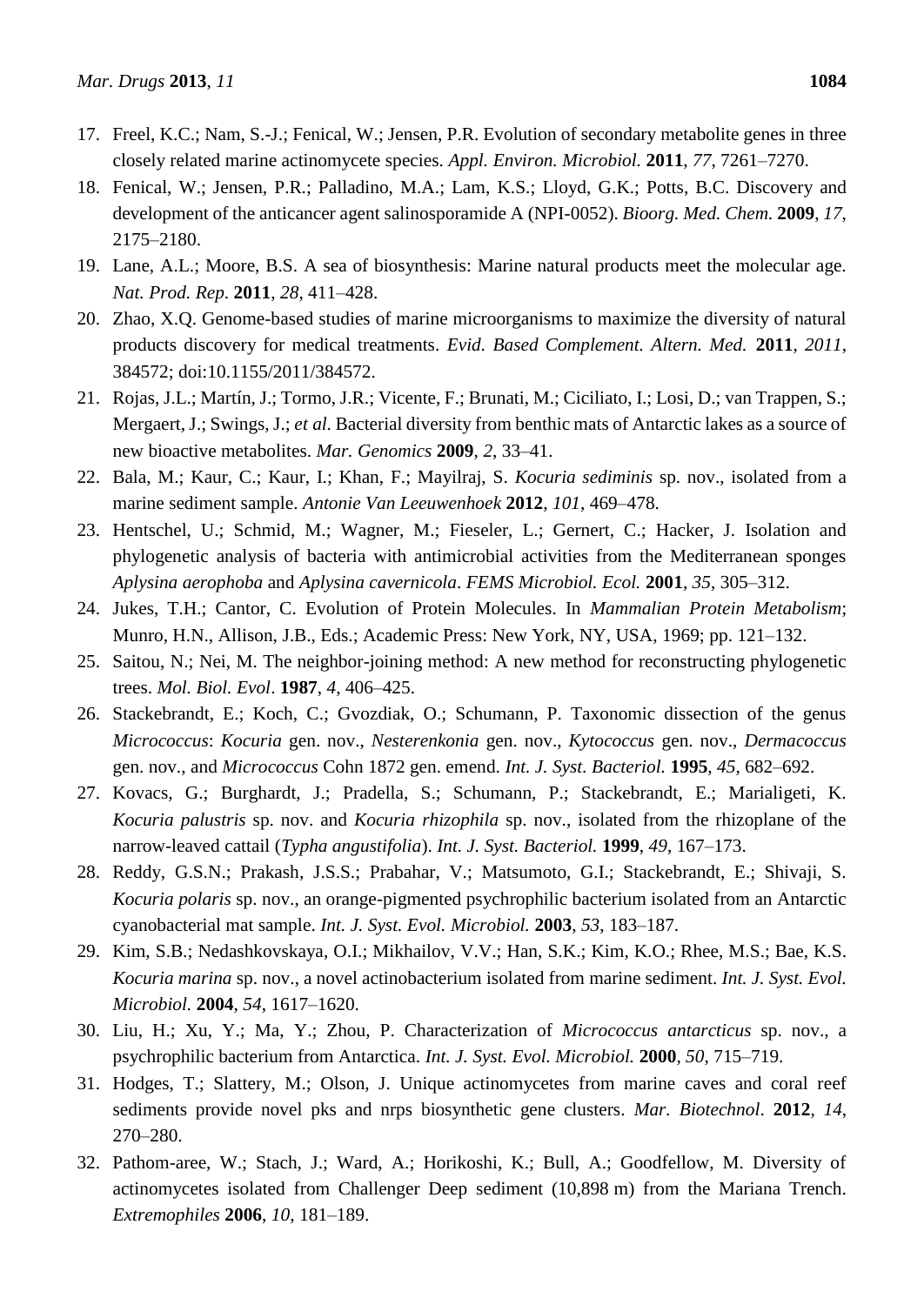- 33. Engelhardt, K. Assessment of the Antibiotic Production Potential of Marine Derived Actinomycetes via Bioactivity Screening and Targeted Genetic Analysis. Ph.D. Thesis, Norwegian University of Science and Technology, Trondheim, Norway, October 2010.
- 34. Jiang, S.; Li, X.; Zhang, L.; Sun, W.; Dai, S.; Xie, L.; Liu, Y.; Lee, K. Culturable actinobacteria isolated from marine sponge *Iotrochota* sp. *Mar. Biol.* **2008**, *153*, 945–952.
- 35. Xin, Y.; Kanagasabhapathy, M.; Janussen, D.; Xue, S.; Zhang, W. Phylogenetic diversity of Gram-positive bacteria cultured from Antarctic deep-sea sponges. *Polar Biol.* **2011**, *34*, 1501–1512.
- 36. Li, J.; Zhao, G.-Z.; Huang, H.-Y.; Qin, S.; Zhu, W.-Y.; Zhao, L.-X.; Xu, L.-H.; Zhang, S.; Li, W.-J.; Strobel, G. Isolation and characterization of culturable endophytic actinobacteria associated with *Artemisia annua* L. *Antonie Van Leeuwenhoek* **2012**, *101*, 515–527.
- 37. Takarada, H.; Sekine, M.; Kosugi, H.; Matsuo, Y.; Fujisawa, T.; Omata, S.; Kishi, E.; Shimizu, A.; Tsukatani, N.; Tanikawa, S.; *et al.* Complete genome sequence of the soil actinomycete *Kocuria rhizophila*. *J. Bacteriol.* **2008**, *190*, 4139–4146.
- 38. Ayuso, A.; Clark, D.; Gonzalez, I.; Salazar, O.; Anderson, A.; Genilloud, O. A novel actinomycete strain de-replication approach based on the diversity of polyketide synthase and nonribosomal peptide synthetase biosynthetic pathways. *Appl. Microbiol. Biotechnol.* **2005**, *67*, 795–806.
- 39. Fenical, W. Chemical studies of marine bacteria: Developing a new resource. *Chem. Rev.* **1993**, *93*, 1673–1683.
- 40. Selvin, J. Exploring the antagonistic producer streptomyces MSI051: Implications of polyketide synthase gene type II and a ubiquitous defense enzyme phospholipase A2 in the host sponge *Dendrilla nigra*. *Curr. Microbiol.* **2009**, *58*, 459–463.
- 41. Suay, I.; Arenal, F.; Asensio, F.J.; Basilio, A.; Angeles Cabello, M.; Teresa D éz, M.; Garc á, J.B.; González del Val, A.; Gorrochategui, J.; Hernández, P.; Peláez, F.; Vicente, M.F. Screening of basidiomycetes for antimicrobial activities. *Antonie Van Leeuwenhoek* **2000**, *78*, 129–140.
- 42. Martín, J.; Sousa, T.; Crespo, G.; Palomo, S.; González, I.; Tormo, J.R.; de la Cruz, M.; Anderson, M.; Hill, R.T.; Vicente, F.; *et al.* Kocurin, the true structure of PM 181104, an anti-MRSA thiazolyl peptide from the marine-derived bacterium *Kocuria palustris*. *Mar. Drugs* **2013**, *11*, 387–398.
- 43. Jensen, P.R.; Williams, P.G.; Oh, D.-C.; Zeigler, L.; Fenical, W. Species-specific secondary metabolite production in marine actinomycetes of the genus *Salinispora*. *Appl. Environ. Microbiol.* **2007**, *73*, 1146–1152.
- 44. Marwick, J.D.; Wright, P.C.; Burgess, J. Grant, Bioprocess intensification for production of novel marine bacterial antibiotics through bioreactor operation and design. *Mar. Biotechnol.* **1999**, *1*, 495–507.
- 45. Bagley, M.C.; Dale, J.W.; Merritt, E.A.; Xiong, X. Thiopeptide antibiotics. *Chem. Rev.* **2005**, *105*, 685–714.
- 46. Morris, R.P.; Leeds, J.A.; Naegeli, H.U.; Oberer, L.; Memmert, K.; Weber, E.; LaMarche, M.J.; Parker, C.N.; Burrer, N.; Esterow, S.; *et al.* Ribosomally synthesized thiopeptide antibiotics targeting elongation factor Tu. *J. Am. Chem. Soc.* **2009**, *131*, 5946–5955.
- 47. Young, T.S.; Walsh, C.T. Identification of the thiazolyl peptide GE37468 gene cluster from Streptomyces ATCC 55365 and heterologous expression in *Streptomyces lividans*. *Proc. Natl. Acad. Sci. USA* **2011**, *108*, 13053–13058.